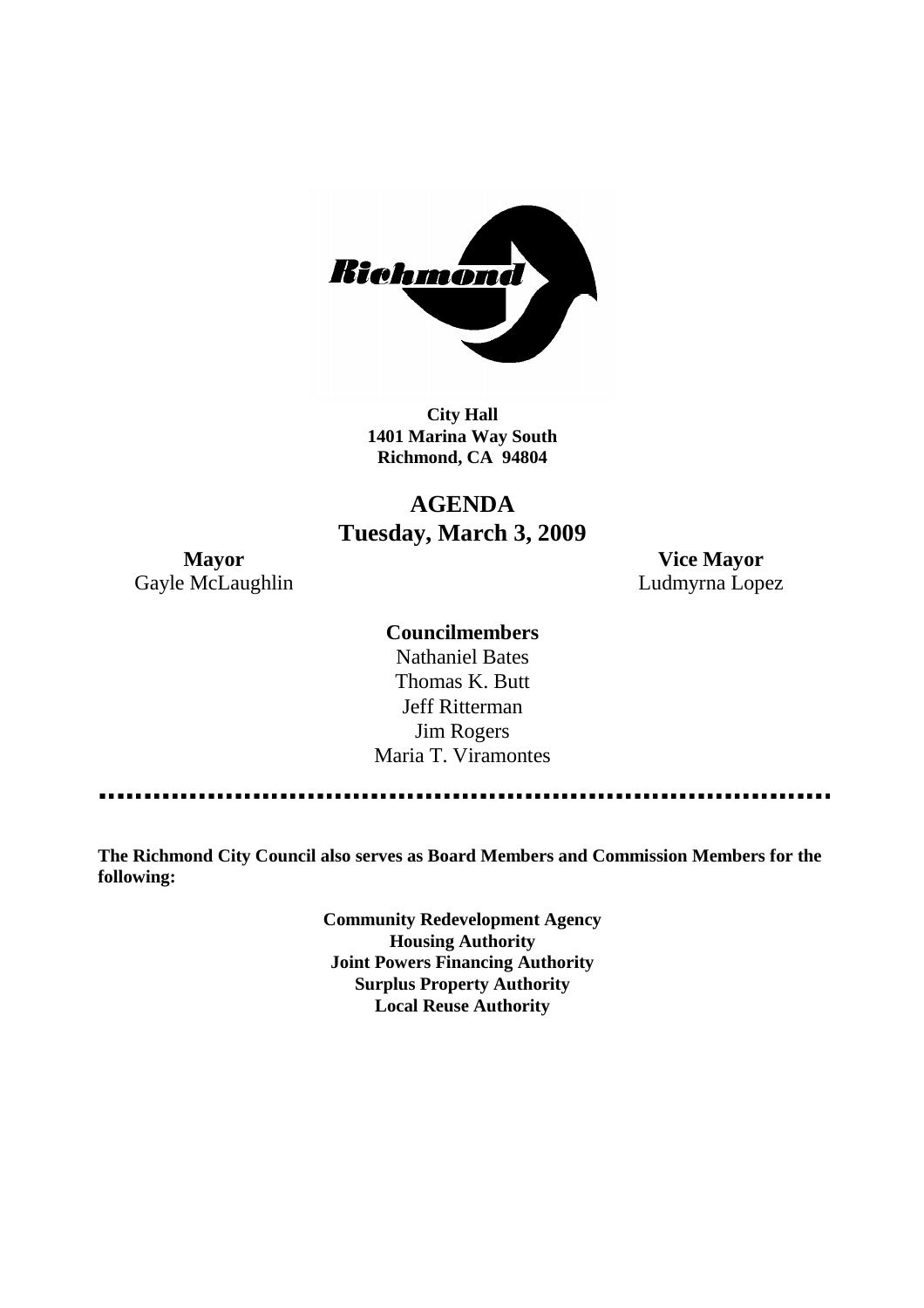# **MEETING PROCEDURES**

The City of Richmond encourages community participation at its City Council meetings and has established procedures that are intended to accommodate public input in a timely and time-sensitive way. As a courtesy to all members of the public who wish to participate in City Council meetings, please observe the following procedures:

**PUBLIC COMMENT ON AGENDA ITEMS:** Anyone who desires to address the City Council on items appearing on the agenda must complete and file a pink speaker's card with the City Clerk **prior** to the City Council's consideration of the item. Once the City Clerk has announced the item and discussion has commenced, no person shall be permitted to speak on the item other than those persons who have submitted their names to the City Clerk. Your name will be called when the item is announced for discussion. **Each speaker will be allowed TWO (2) MINUTES to address the City Council on NON-PUBLIC HEARING items listed on the agenda.**

**OPEN FORUM FOR PUBLIC COMMENT:** Individuals who would like to address the City Council on matters not listed on the agenda or on **Presentations, Proclamations and Commendations, Report from the City Attorney, or Reports of Officers** may do so under Open Forum. All speakers must complete and file a pink speaker's card with the City Clerk **prior** to the commencement of Open Forum. **The amount of time allotted to individual speakers shall be determined based on the number of persons requesting to speak during this item. The time allocation for each speaker will be as follows: 15 or fewer speakers, a maximum of 2 minutes; 16 to 24 speakers, a maximum of 1 and one-half minutes; and 25 or more speakers, a maximum of 1 minute.**

#### **SPEAKERS ARE REQUESTED TO OCCUPY THE RESERVED SEATS IN THE FRONT ROW BEHIND THE SPEAKER'S PODIUM AS THEIR NAME IS ANNOUNCED BY THE CITY CLERK.**

**CONSENT CALENDAR:** Consent Calendar items are considered routine and will be enacted, approved or adopted by one motion unless a request for removal for discussion or explanation is received from the audience or the City Council. A member of the audience requesting to remove an item from the Consent Calendar must complete and file a speaker's card with the City Clerk **prior to the City Council's consideration of Item C, Agenda Review.** An item removed from the Consent Calendar may be placed anywhere on the agenda following the City Council's agenda review.

*The City Council's adopted Rules of Procedure recognize that debate on policy is healthy; debate on personalities is not. The Chairperson has the right and obligation to cut off discussion that is too personal, too loud, or too crude.*

**\*\*\*\*\*\*\*\*\*\*\*\*\*\*\*\*\*\*\*\*\*\*\*\*\*\*\*\*\*\*\*\*\*\*\*\*\*\*\*\*\*\*\*\*\*\*\*\*\*\*\*\*\*\*\*\*\*\***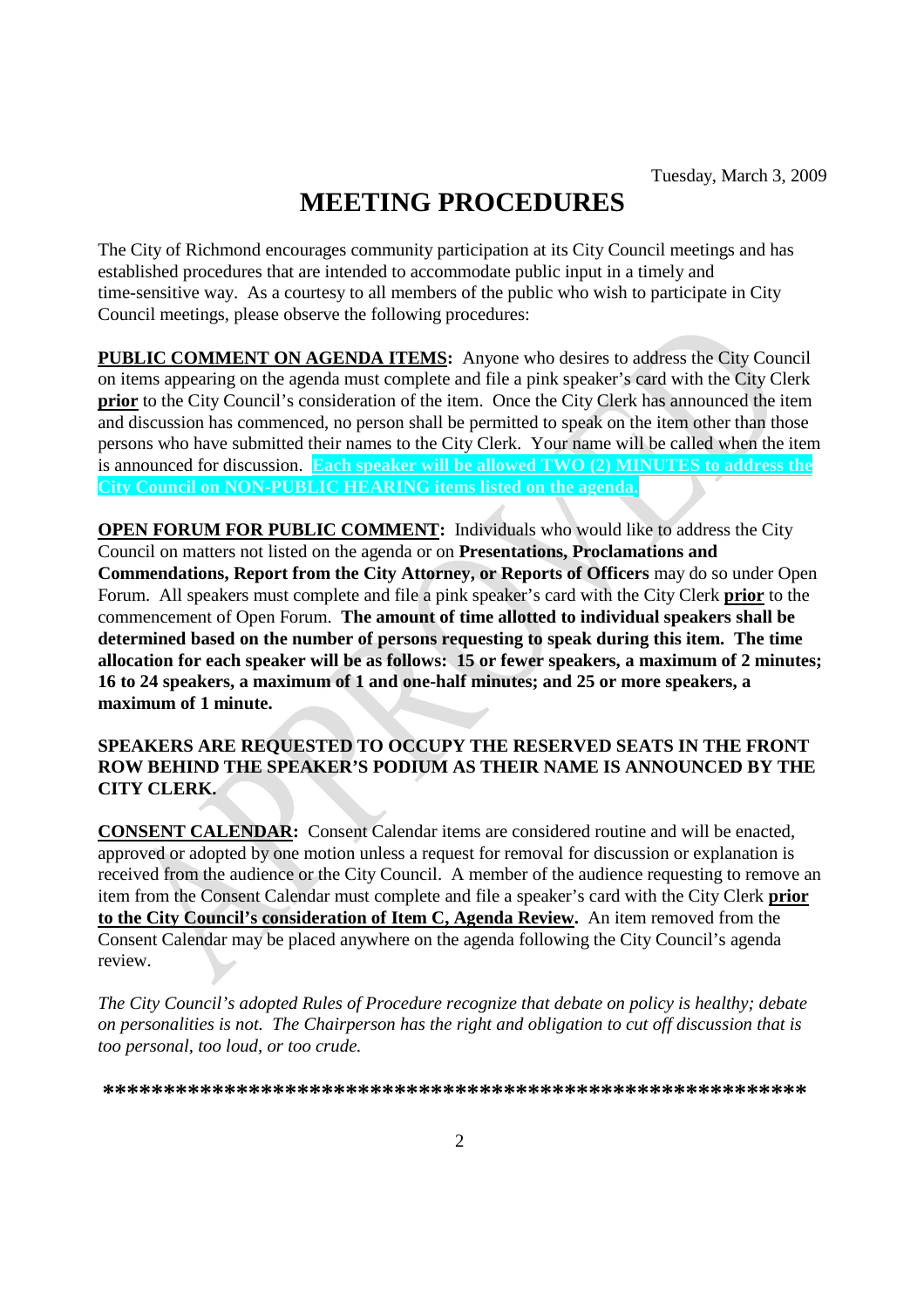Tuesday, March 3, 2009

### **EVENING OPEN SESSION**

5:00 p.m.

- **A. ROLL CALL**
- **B. PUBLIC COMMENT**
- **C. ADJOURN TO CLOSED SESSION**

### **CLOSED SESSION**

Shimada Room of City Hall

#### **A. CITY COUNCIL**

**A-1.** CONFERENCE WITH LEGAL COUNSEL - EXISTING LITIGATION (Subdivision [a] of Government Code Section 54956.9):

Chevron USA vs. City of Richmond

Toll Brothers vs. City of Richmond

City of Richmond vs. Buckeye

**\*\*\*\*\*\*\*\*\*\*\*\*\*\*\*\*\*\*\*\*\*\*\*\*\*\*\*\*\*\*\*\*\*\*\*\*\*\*\*\*\*\*\*\*\*\*\*\*\*\*\*\*\*\*\*\*\*\*\***

## **RICHMOND COMMUNITY REDEVELOPMENT AGENCY**

6:55 p.m.

- **A. PLEDGE TO THE FLAG**
- **B. ROLL CALL**
- **C. STATEMENT OF CONFLICT OF INTEREST**
- **D. OPEN FORUM FOR PUBLIC COMMENT**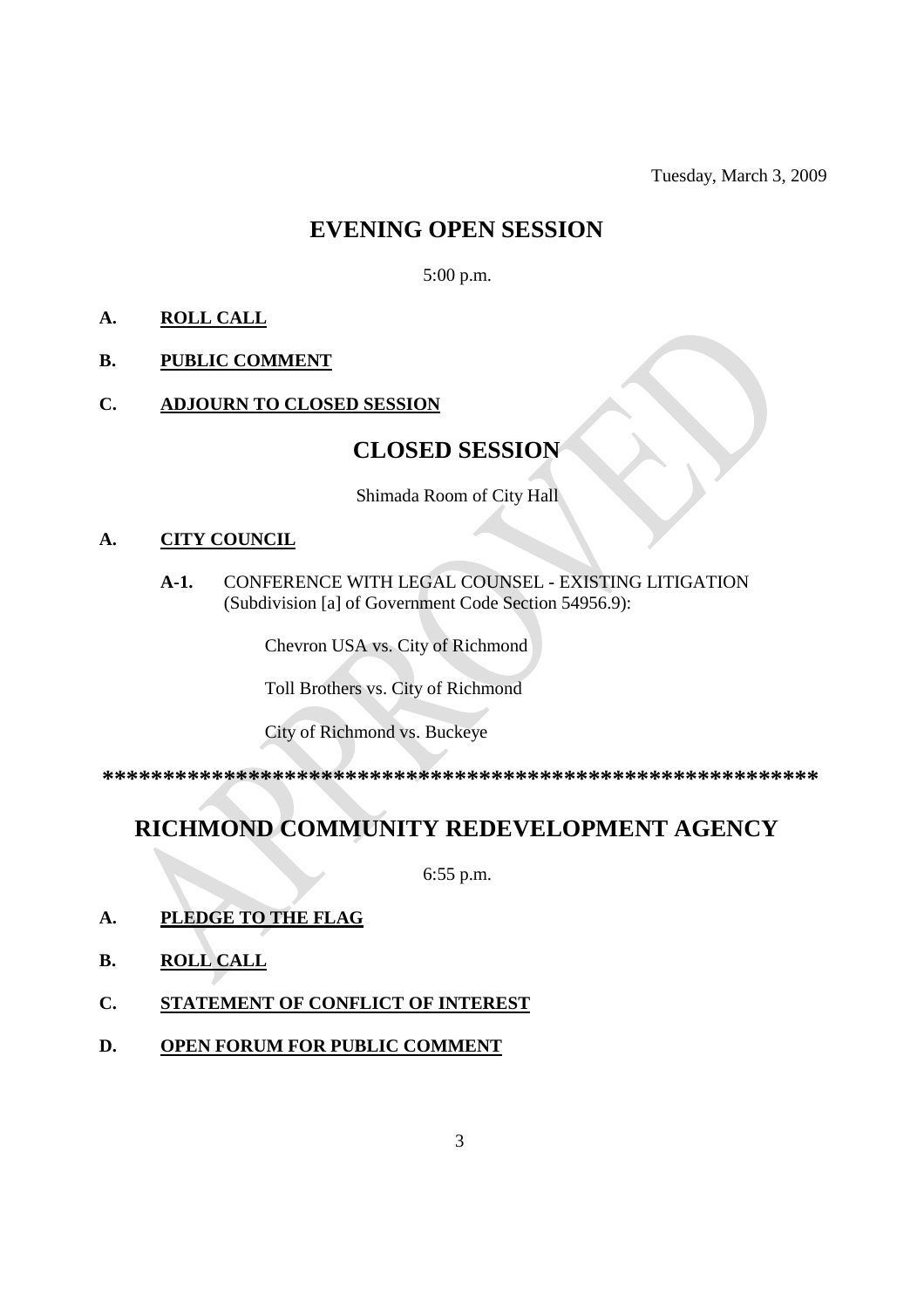#### **E. CONSENT CALENDAR**

- **E-1.** ADOPT a resolution approving mid-year budget adjustments for the Richmond Community Redevelopment Agency for Fiscal Year 2008/09 - Richmond Community Redevelopment Agency (Steve Duran 307-8140).
- **E-2.** ADOPT a resolution authorizing an amendment to a Legal Services Agreement with Shute, Mihaly & Weinberger, LLP for legal services related to the Terminal One (Point Richmond Shores) Project, increasing the contract amount by \$75,000 for a total amount not to exceed \$124,999 - Richmond Community Redevelopment Agency (Steve Duran/Alan Wolken 307-8140).
- **E-3.** APPROVE the minutes for the Regular Meetings held on January 6 and February 3, 2009 - City Clerk's Office (Diane Holmes 620-6513).

#### **F. ADJOURNMENT**

**\*\*\*\*\*\*\*\*\*\*\*\*\*\*\*\*\*\*\*\*\*\*\*\*\*\*\*\*\*\*\*\*\*\*\*\*\*\*\*\*\*\*\*\*\*\*\*\*\*\*\*\*\*\*\*\*\*\***

# **CITY COUNCIL**

7:00 p.m.

- **A. ROLL CALL**
- **B. STATEMENT OF CONFLICT OF INTEREST**
- **C. AGENDA REVIEW**
- **D. PRESENTATIONS, PROCLAMATIONS, AND COMMENDATIONS**
	- **D-1.** Proclamation declaring March 2009 as International Women's Month in Richmond - Mayor's Office (Mayor McLaughlin 620-6503).

#### **E. REPORT FROM THE CITY ATTORNEY OF FINAL DECISIONS MADE AND NON-CONFIDENTIAL DISCUSSIONS HELD DURING CLOSED SESSION**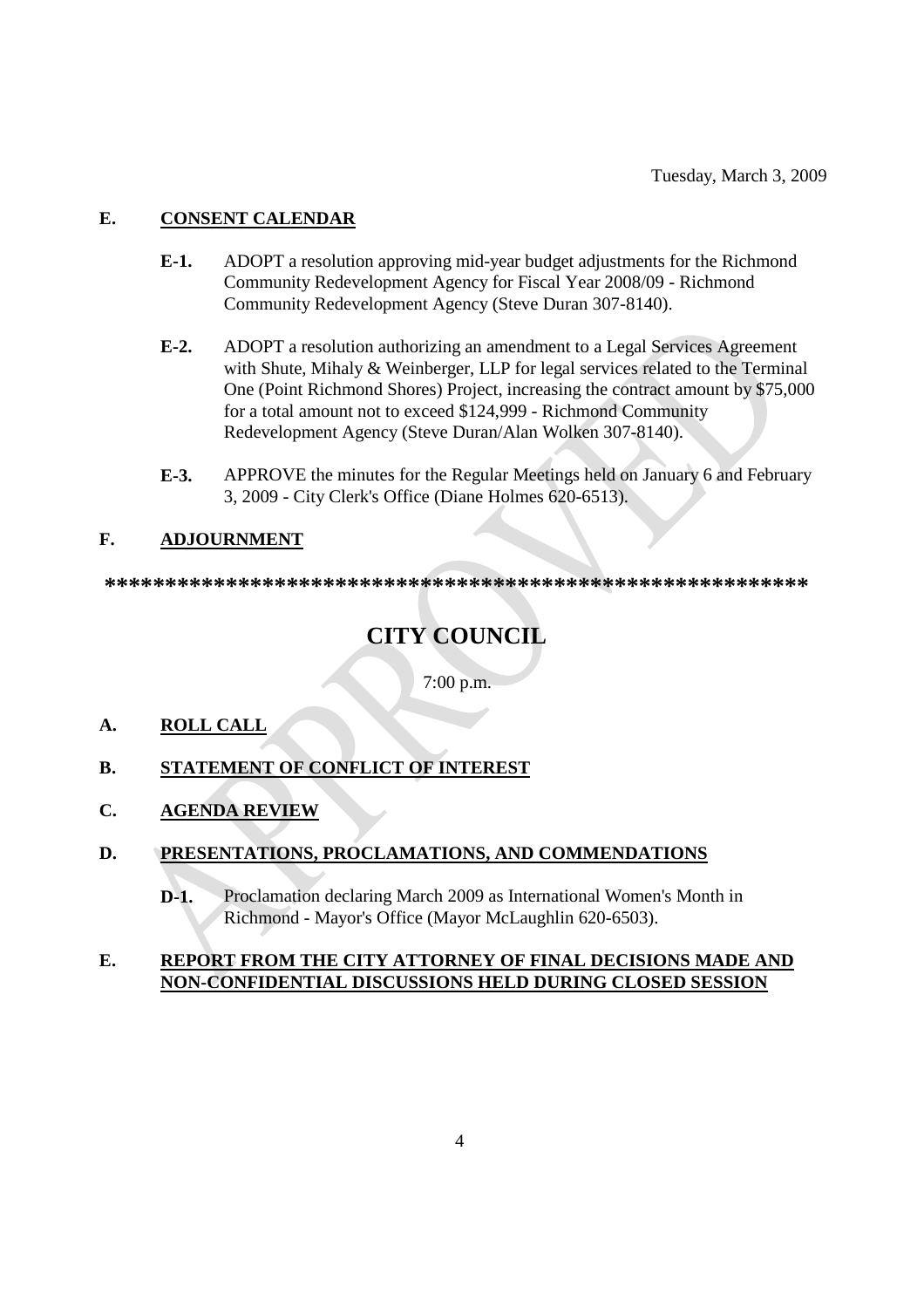#### **F. CONSENT CALENDAR**

- **F-1.** APPROVE an amendment to the contract with Christy Jacobson for visual and learning assessments for the Literacy for Every Adult Project (L.E.A.P.) students, increasing the contract amount from \$9,950 to an amount not to exceed \$14,000 for Fiscal Year 2008/09 - Library & Cultural Services (Monique A. le Conge 620-6555).
- **F-2.** ADOPT a resolution ordering the preparation of an Engineer's Report for Fiscal Year 2009/10 Regarding Improvements and Costs for the Hilltop Landscape Maintenance Assessment District - Public Works (Yader A. Bermudez 231- 3009).
- **F-3.** ADOPT a resolution authorizing applications for local grant funds from the East Bay Regional Park District under the Measure WW Park Bond Extension - Public Works (Yader A. Bermudez 231-3009).
- **F-4.** ADOPT a resolution amending the City of Richmond's Classification Plan to add the classifications of Management Analyst I/II and Senior Management Analyst - Human Resources (Leslie Knight 620-6600).
- **F-5.** INTRODUCE an ordinance (first reading) establishing the wages, salary, and compensation for the revised classification of Management Analyst I/II (Salary Range: 043D \$4,689 - \$5,608/month; 055D \$5,763 - \$6,964/month) and the new classification of Senior Management Analyst (Salary Range: 060D \$6,488 - \$7,846/month) - Human Resources (Leslie Knight 620-6600).
- **F-6.** APPROVE a contract with Bickmore Risk Services in an amount not to exceed \$12,000 to perform the annual actuarial studies for the City's general liability and workers' compensation self-insurance funds – Human Resources (Leslie Knight 620-6600)
- **F-7.** ADOPT a resolution authorizing the acceptance and appropriation of funds allocated by the Contra Costa Homeland Security Working Group (G10) to the Fire Department on behalf of the Richmond Youth Academy in the amount of \$20,000 to be used for the purchase of a 15-person passenger van - Fire Department (Chief Michael Banks 307-8041).
- **F-8.** APPROVE the purchase of 90 pairs of Cutter II wildland boots from Drews, Inc. in the amount of \$22,085 - Fire Department (Chief Michael Banks 307-8041).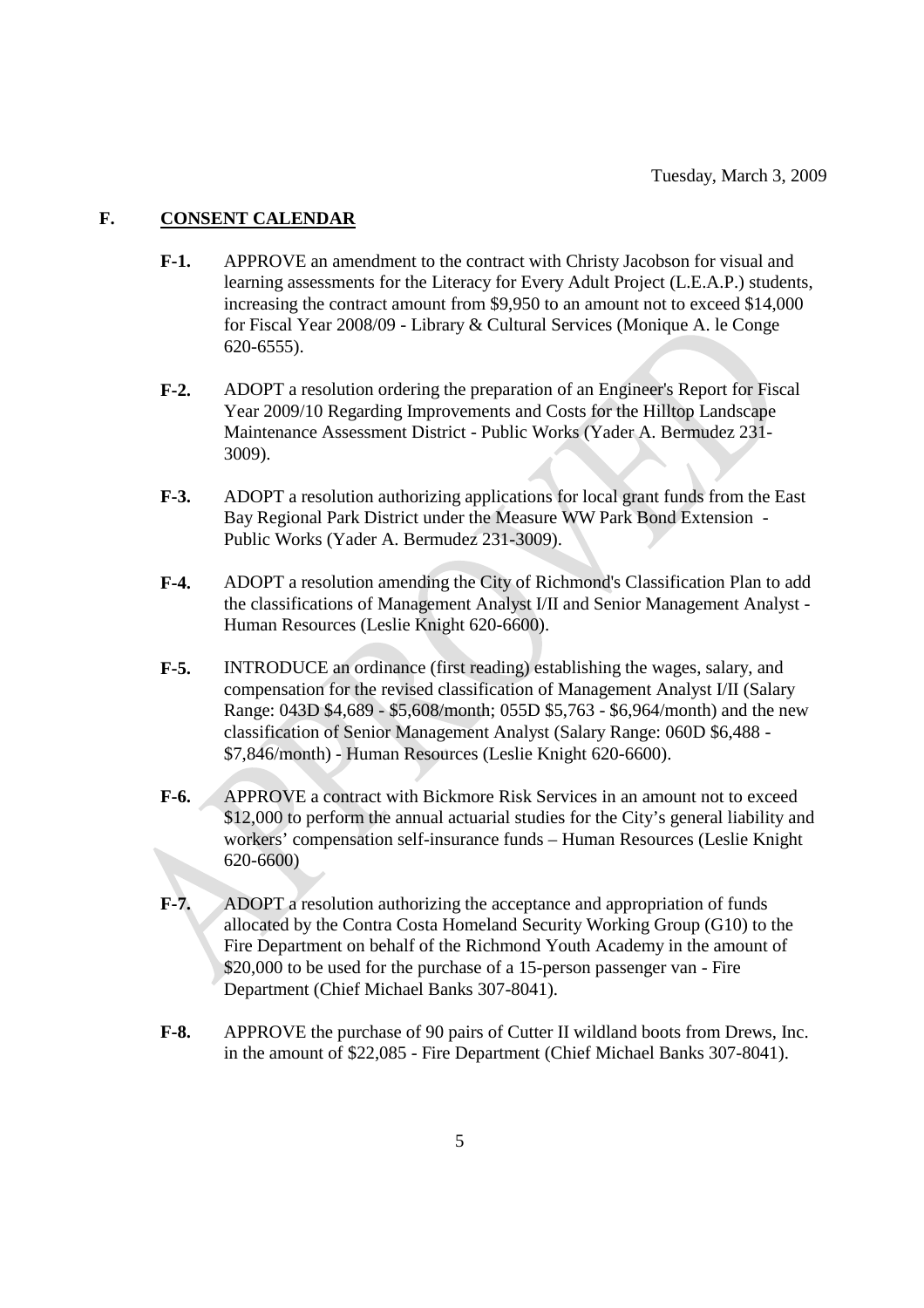- **F-9.** APPROVE a nine-month contract with Creative Education Consulting to create a professional development program consisting of scheduled trainings, peer support groups, and one-on-one technical assistance for Richmond-based and Richmond-serving non-governmental organizations for an amount not to exceed \$19,000 - City Manager's Office (Bill Lindsay 620-6512).
- **F-10.** APPROVE a three-year contract with Bay Marine Boatworks for police boat maintenance services in the amount \$16,018 per year, for a total contract amount not to exceed \$48,054 - Police Department (Chief Magnus 620-6655).
- **F-11.** APPROVE the following appointments: Historic Preservation Advisory Committee: Samaneh Nili, term expiring July 31, 2009; Planning Commission: Jovanka Beckles, term expiring June 30, 2011; Virginia Finlay, term expiring June 30, 2010; Sheryl Lane, term expiring June 30, 2011; Jeff Lee, term expiring June 30, 2010; Nagaraga Rao, term expiring June 30, 2010; Carol Teltschick-Fall, term expiring June 30, 2011 - Mayor's Office (Mayor McLaughlin 620- 6503).
- **F-12.** APPROVE the first amendment to the contract between the City and ADT Security Services, Inc. in the amount of \$49,800 for the installation of cameras as part of the Nevin Park Reconstruction Plan and ADOPT a resolution of the City Council accepting the transfer of funds from the Redevelopment Agency to fund this contract amendment - Police Department (Chief Chris Magnus 620-6655).
- **F-13.** APPOINT Vice Mayor Lopez as an alternate to the West County Agency Board and Councilmember Bates as a representative to the Gilman Street Regional Sports Complex Joint Powers Authority - Mayor's Office (Mayor McLaughlin 620-6503).
- **F-14.** APPROVE a contract with Colantuono & Levin, Professional Corporation, for \$175,000 for legal representation in the lawsuit Chevron vs. City of Richmond (Legal challenge to Measure T). The term of the contract shall be March 4, 2009, through June 30, 2011 - City Attorney's Office (Randy Riddle 620-6509).
- **F-15.** ADOPT a resolution authorizing the city engineer to submit an application for federal American Recovery and Reinvestment Act of 2009 (ARRA) funding in the amount of \$1,550,000 for the Carlson Boulevard Improvements Project, and stating City assurance to complete the project - Engineering (Rich Davidson 307- 8105).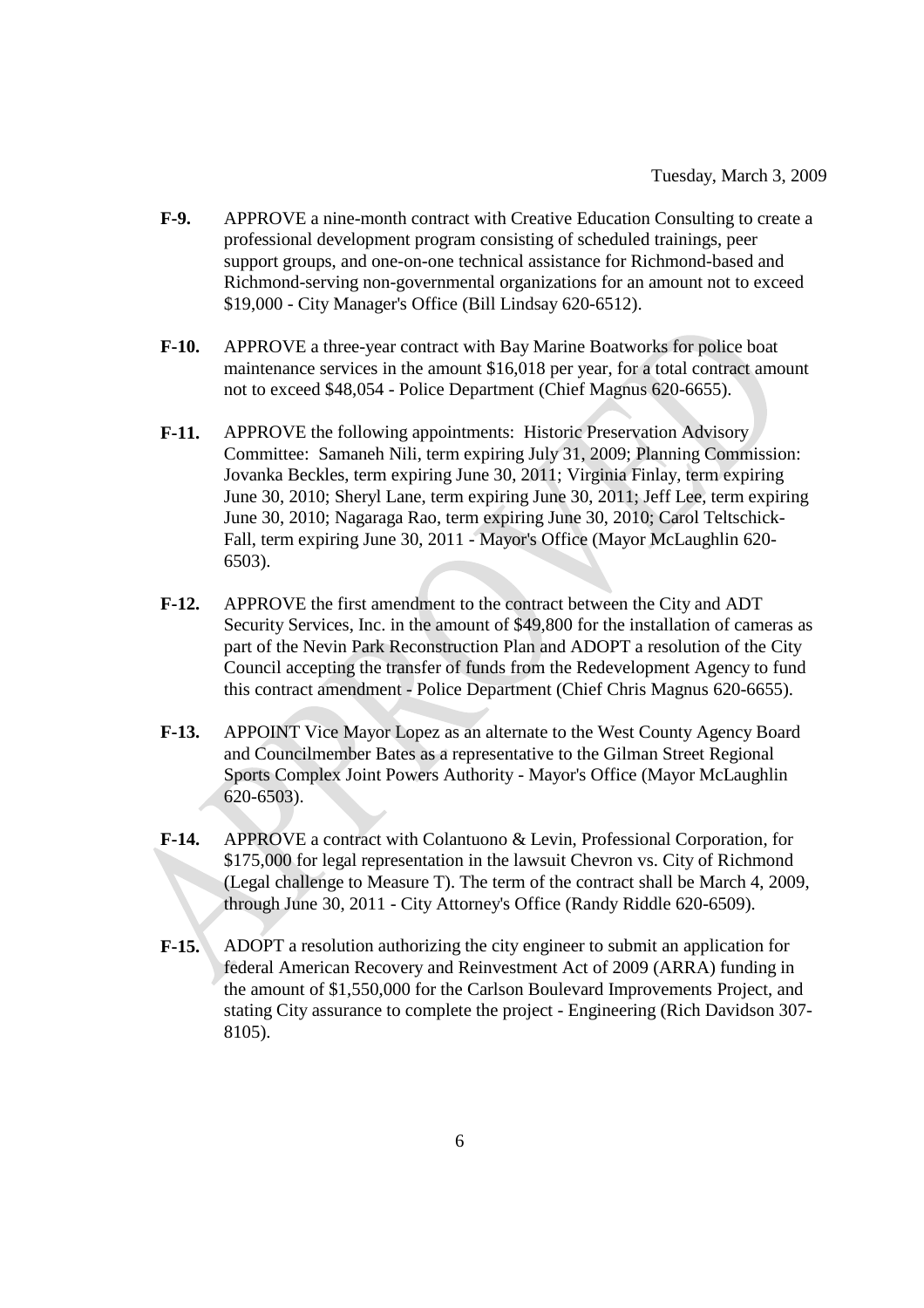- **F-16.** APPROVE a second extension to the Urgency Ordinance providing for a temporary moratorium on the acceptance, processing, and approval of applications and permits to construct, modify or place wireless telecommunication facilities within the City of Richmond through and including September 12, 2009 - Planning and Building Services Department (Richard Mitchell 620-6706).
- **F-17.** APPROVE the minutes for the Regular Meeting held on February 17, 2009 City Clerk's Office (Diane Holmes 620-6513).

#### **G. OPEN FORUM FOR PUBLIC COMMENT**

#### **H. PUBLIC HEARINGS**

#### **I. AGREEMENTS**

#### **J. RESOLUTIONS**

**J-1.** ADOPT a resolution endorsing the Employee Free Choice Act - Mayor's Office (Mayor McLaughlin 620-6503).

#### **K. ORDINANCES**

**K-1.** INTRODUCE an ordinance (first reading) amending Richmond Municipal Code Section 3.20.030 and Section 15.04.930.070.E limiting to 90 days the period of time that members of the Planning Commission and Design Review Board whose terms have expired may remain in office, or until April 21, 2009, for members whose terms have expired or will expire before the effective date of the ordinance - City Attorney's Office (Randy Riddle 620-6500).

#### **L. COUNCIL AS A WHOLE**

- **L-1.** CONSIDER directing City staff to prepare a ballot measure removing the cap from the Utility Users Tax, and adding clarifying language to the ordinance to specify the types and use of natural gas that are part of the base that is subject to tax - Councilmember Ritterman (620-6581).
- **L-2.** REVIEW and ACCEPT the City of Richmond's 2005 Greenhouse Gas Emissions Inventory as the City's baseline greenhouse gas emissions (GHG) inventory and provide comments and direction to staff - City Manager's Office (Bill Lindsay 620-6512).